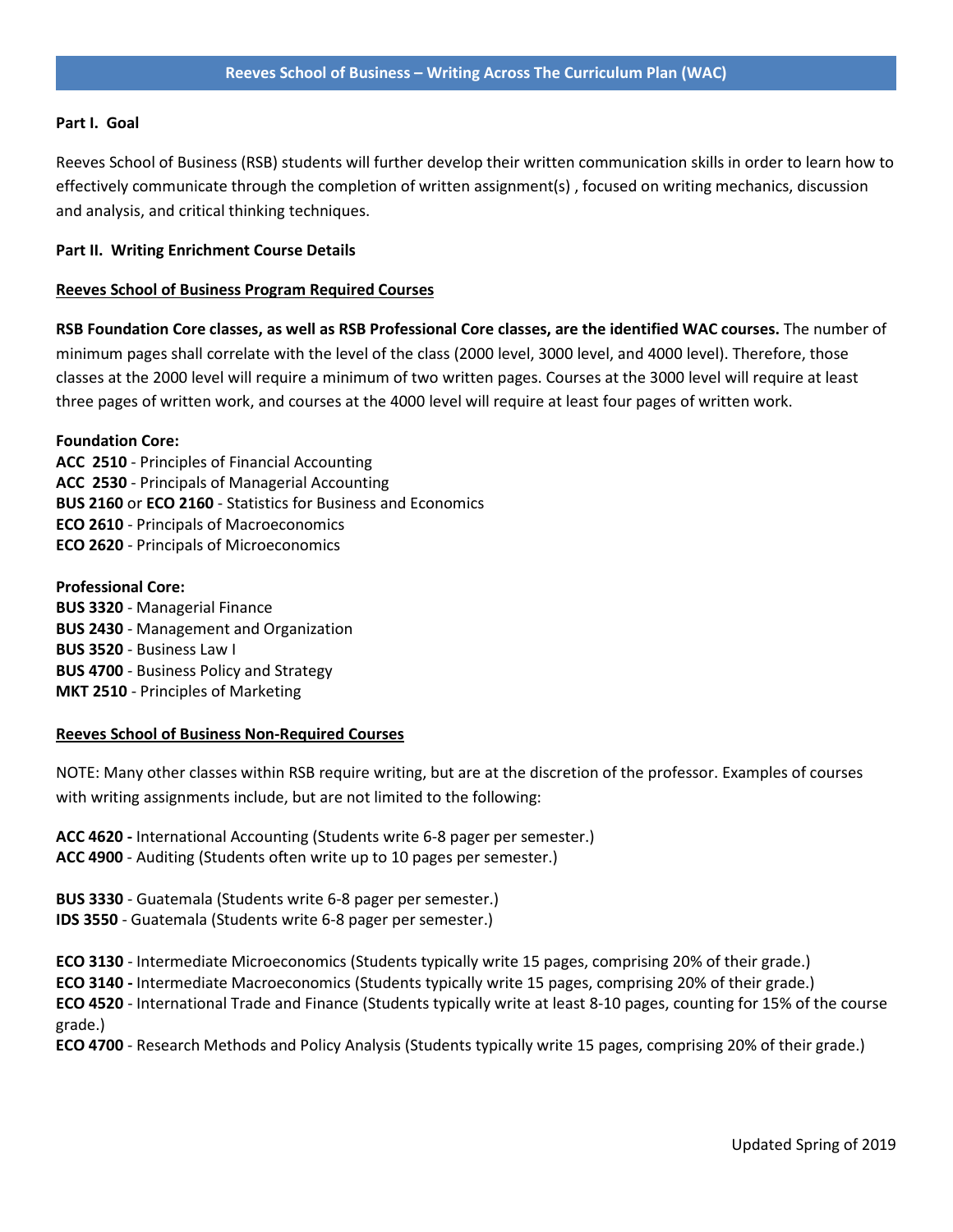# **Reeves School of Business – Writing Across The Curriculum Plan (WAC)**

**MKT 3900 -** Marketing Research (Students write a research paper of 8-15 pages in length.) **MKT 4000** - Consumer Behavior (Students write a book review or case analysis of 3-6 pages in length.) **MKT 4700 -** Marketing Management – (Students write a marketing plan of 6-10 pages in length.)

**PGM 3040** - Business Planning (Students typically write 3 article reviews of 2-4 pages each.) **PGM 4020** - Golf Shop Operations (Students typically write 3 article reviews of 2-4 pages each and one book review of 6- 10 pages in length.)

**All PGM Classes** (Students are required to complete approximately 5-8 work experience papers.)

# **Part III. Rubric Discussion**

RSB has a standard grading rubric available for use by professors for their written assignments.